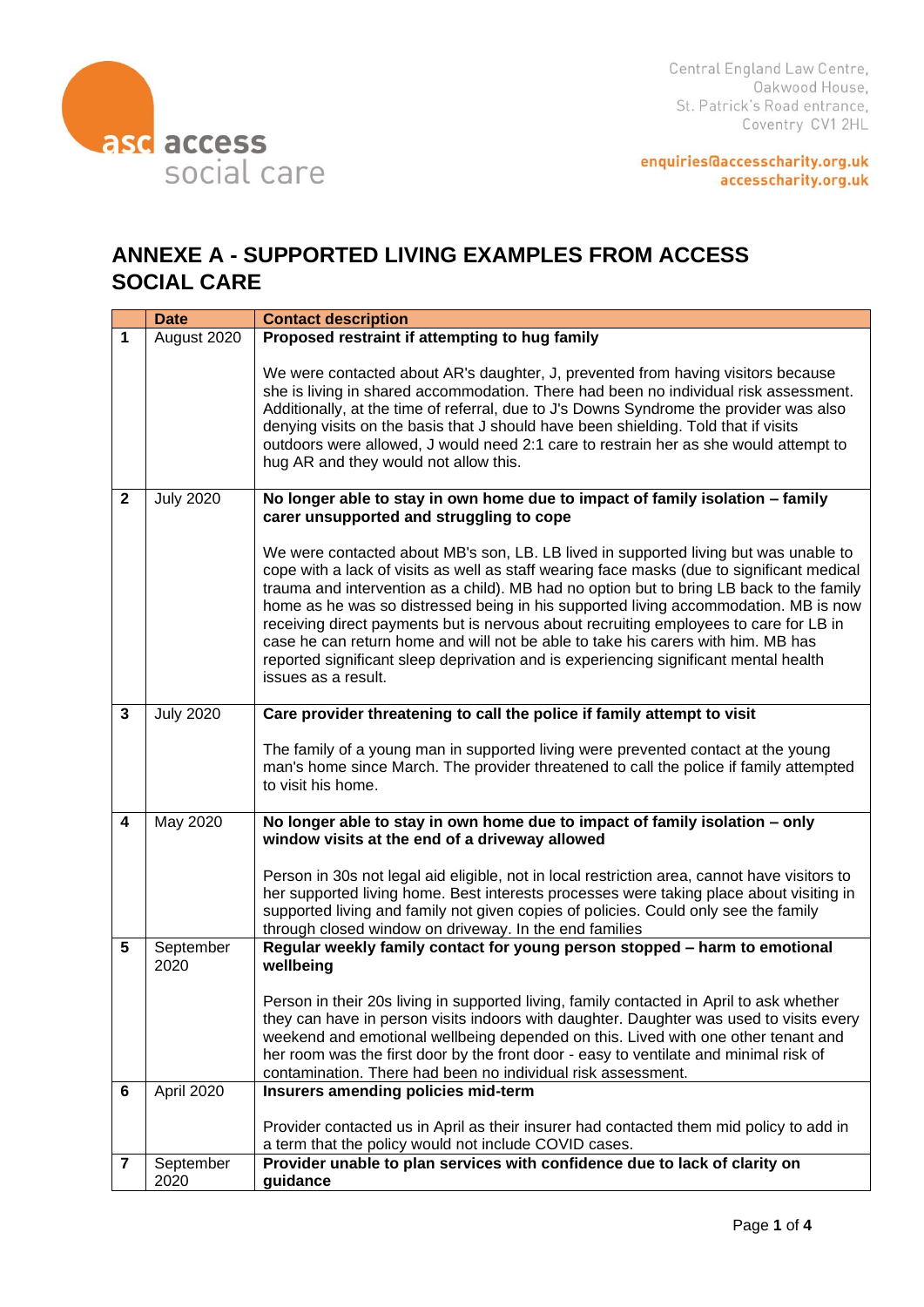

Central England Law Centre, Oakwood House, St. Patrick's Road entrance, Coventry CV1 2HL

enquiries@accesscharity.org.uk<br>accesscharity.org.uk

|    |                   | Provider contacted us in September to try and understand what impact of second<br>lockdown would be on SL settings. They are unable to plan effectively, staff services<br>effectively or communicate with families who are asking lots of questions to help<br>prepare. Extra staffing could be needed for individuals who will need more 1:1 at home<br>as family cannot attend and do this anymore.                                                                                                                                                                                                                                                            |
|----|-------------------|-------------------------------------------------------------------------------------------------------------------------------------------------------------------------------------------------------------------------------------------------------------------------------------------------------------------------------------------------------------------------------------------------------------------------------------------------------------------------------------------------------------------------------------------------------------------------------------------------------------------------------------------------------------------|
| 8  | September<br>2020 | Local authority refuses additional support required for an individual<br>experiencing isolation-related distress                                                                                                                                                                                                                                                                                                                                                                                                                                                                                                                                                  |
|    |                   |                                                                                                                                                                                                                                                                                                                                                                                                                                                                                                                                                                                                                                                                   |
|    |                   | LA refusal to uplift 1:1 hours for shared core hours. This is needed because one of the<br>tenants is displaying behaviours that challenge and distress due to the pandemic                                                                                                                                                                                                                                                                                                                                                                                                                                                                                       |
|    |                   | changes. Other tenants now at risk.                                                                                                                                                                                                                                                                                                                                                                                                                                                                                                                                                                                                                               |
| 9  | August 2020       | Provider raising concerns over lack of mental health support available for<br>tenants experiencing extreme distress due to pandemic related isolation                                                                                                                                                                                                                                                                                                                                                                                                                                                                                                             |
|    |                   | Provider made contact with us directly as they had heard through a solicitor they<br>approached that we were looking at this issue. He supports a cluster of accomodation<br>16 rooms in total and has been writing to the local MP, central government and<br>newspapers. Some within his service had not seen family during first lockdown. He<br>reported widespread provider confusion about what is possible for providers to<br>facilitate, and additionally insurance concerns. Tenants suffering due to ongoing<br>separation from family are needing additional psychological support and cannot access<br>this.                                         |
| 10 | November<br>2020  | Mother of young man living in single occupancy supported living unable to visit<br>son indoors, as provider has withdrawn care for the duration she is at the<br>property and son sometimes requires 2:1 care                                                                                                                                                                                                                                                                                                                                                                                                                                                     |
|    |                   | COVID contact issue: mum wants to form support bubble with son (in supported living)<br>- both single person households. Care provider object. Mum stopped from visiting<br>house or travelling in son's car (this is how they usually spend time together and very<br>important for wellbeing). Staff will not allow mum to use toilet in house. Staff now agree<br>to mum visiting house but said they will withdraw, mum concerned what will happen if<br>son's behaviour becomes difficult to manage she could be at risk. Had BI meeting but<br>staff did not speak up. Mum told cannot apply to CoP about this. Son under community<br>DoLS and mum is RPR. |
| 11 | September<br>2020 | Mother and son supervised at every face to face visit by a care worker there to<br>stop them from hugging - causing distress to son                                                                                                                                                                                                                                                                                                                                                                                                                                                                                                                               |
|    |                   | Family unable to visit son in normal way in supported living accommodation. Care<br>provider always insists on at least one member of staff being with them to supervise<br>the duration of the visit to make sure they do not hug or make physical contact. This is<br>distressing for son and Mum wondering whether to stop going, but this will distress him<br>even more.                                                                                                                                                                                                                                                                                     |
| 12 | August 2020       | Family concern over future restrictions: cannot plan for these in absence of clear<br>guidance and regulations                                                                                                                                                                                                                                                                                                                                                                                                                                                                                                                                                    |
|    |                   | Family had previously made contact to say that they have resolved their initial problem<br>visiting their son in supported living but it was not easy and they are very worried about<br>how to prepare son for impact of second lockdown.                                                                                                                                                                                                                                                                                                                                                                                                                        |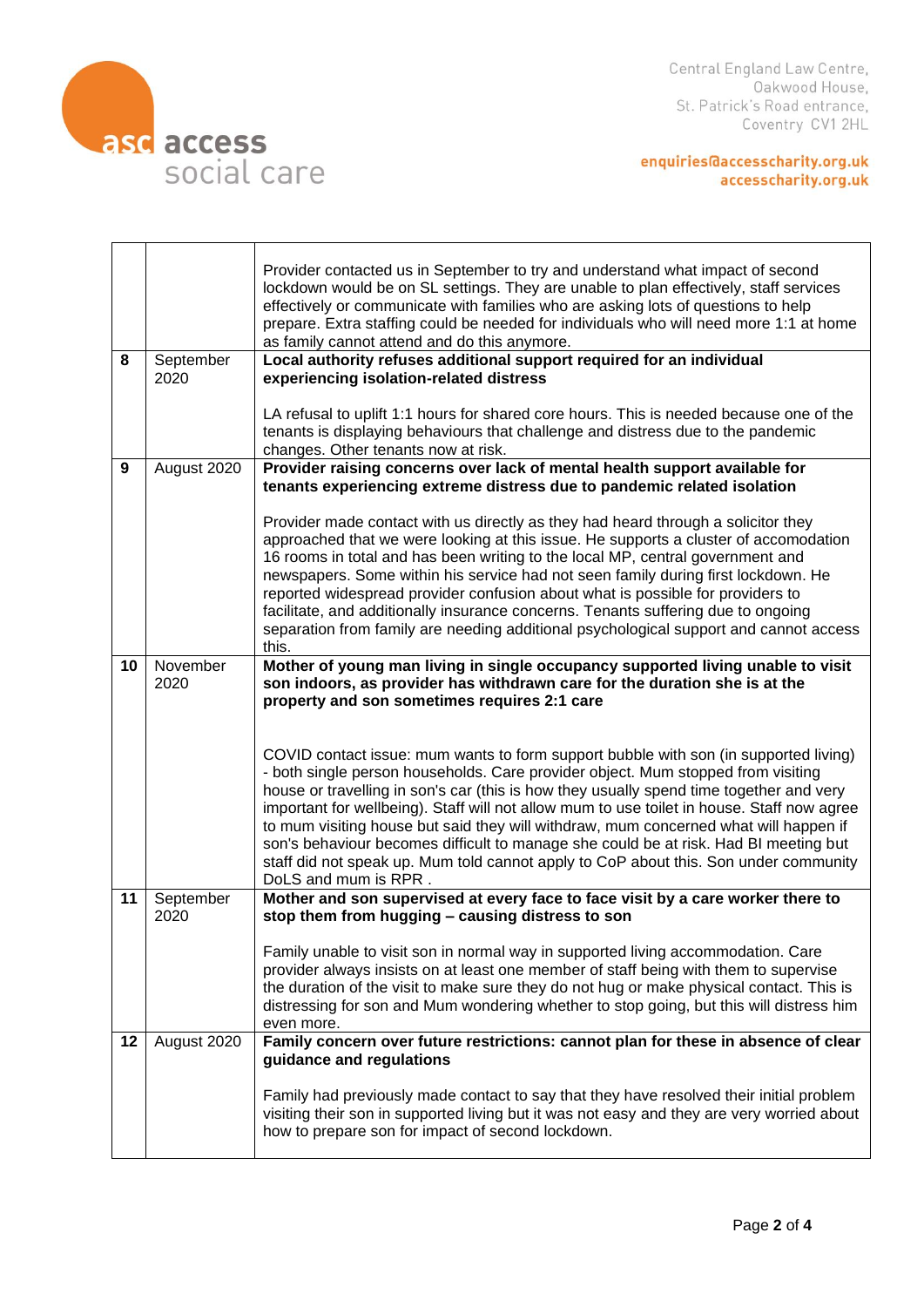

enquiries@accesscharity.org.uk<br>accesscharity.org.uk

|    |             | They wanted information on what this will look like, how will they be able to see him<br>and will they need to have the same battle again just to see him even for outdoor<br>walks. |
|----|-------------|--------------------------------------------------------------------------------------------------------------------------------------------------------------------------------------|
| 13 | November    | Uncertainty over how to manage services when tenants are discharged from                                                                                                             |
|    | 2020        | hospital whilst still testing positive                                                                                                                                               |
|    |             | A provider contacted us to ask how to manage cases where local hospital are trying to                                                                                                |
|    |             | discharge tenants who are COVID-19 positive back into their own homes. Hospitals are                                                                                                 |
|    |             | doing this before getting a negative result. They can't see anything in the supported                                                                                                |
|    |             | living guidance or regulations that helps them, only discharge to care home provision.<br>They do not have access to testing and they are worried the virus will spread.             |
|    |             |                                                                                                                                                                                      |
| 14 | November    | Lack of guidance on visits out of supported living overnight resulting in care                                                                                                       |
|    | 2020        | home admission criteria being applied - 14 day isolation in supported living                                                                                                         |
|    |             | tenant's bedrooms                                                                                                                                                                    |
|    |             | A provider organisation made contact to ask what the rules are on tenants going home                                                                                                 |
|    |             | to be with family members overnight. Do they have to quarantine on return? Lots of                                                                                                   |
|    |             | providers are using the 'admissions into care homes' rules for every overnight stay.                                                                                                 |
| 15 | November    | Tenants struggling with having to isolate in their bedrooms for 14 days.<br>Family forced to continue meeting outside in winter weather conditions -                                 |
|    | 2020        | provider uncertainty on rules result in policy for outdoor visits only                                                                                                               |
|    |             |                                                                                                                                                                                      |
|    |             | Client's son is in a shared house with 4 other individuals. His parents want to him to be                                                                                            |
|    |             | able to come to their home for indoor visits (due to the weather) but the care provider<br>won't let them do this. Family unsure as to whether indoor visits at the family home fit  |
|    |             | within any of the exceptions? They think the answer is no, but don't know how to                                                                                                     |
|    |             | support son anymore and what is allowed. Provider does not know the answer.                                                                                                          |
| 16 | October     | Closure of day centres results in isolation for group of young people - family                                                                                                       |
|    | 2020        | carers unable to step in to provide daytime support due to lack of clarity on rules                                                                                                  |
|    |             | How can families support those in supported living whose day services have been                                                                                                      |
|    |             | closed? Group of 3 young men living together, families willing to drop hours at work /                                                                                               |
|    |             | stop work to provide opportunities to go out and care for them in the day, but not sure                                                                                              |
| 17 | September   | on rules, will they have to quarantine when coming back?<br>Individual unable to have family contact with his Mum, who used to provide                                               |
|    | 2020        | regular informal support when visiting                                                                                                                                               |
|    |             |                                                                                                                                                                                      |
|    |             | Family contact through helpline- can they take son to McDonalds drive through. They                                                                                                  |
|    |             | are happy not to visit at supported living setting but provider telling her she cannot go                                                                                            |
|    |             | out with him in a car to the drive through. This is part of his regular support and carers<br>take him at least twice a week wearing masks. Mum not allowed to do the same.          |
| 18 | August 2020 | Uncertainty over rules - provider raising concerns                                                                                                                                   |
|    |             |                                                                                                                                                                                      |
|    |             | Visiting and visitors - query from provider. What to do if people are coming and going                                                                                               |
|    |             | from their home - people want to visit family - including overnight. What are the rules?                                                                                             |
| 19 | August 2020 | Can we access testing?<br>Suggestion from care provider that if family continue to pursue visits, they will                                                                          |
|    |             | apply for deputyship and remove family ability to support in normal way. No                                                                                                          |
|    |             | previous capacity issues.                                                                                                                                                            |
|    |             |                                                                                                                                                                                      |